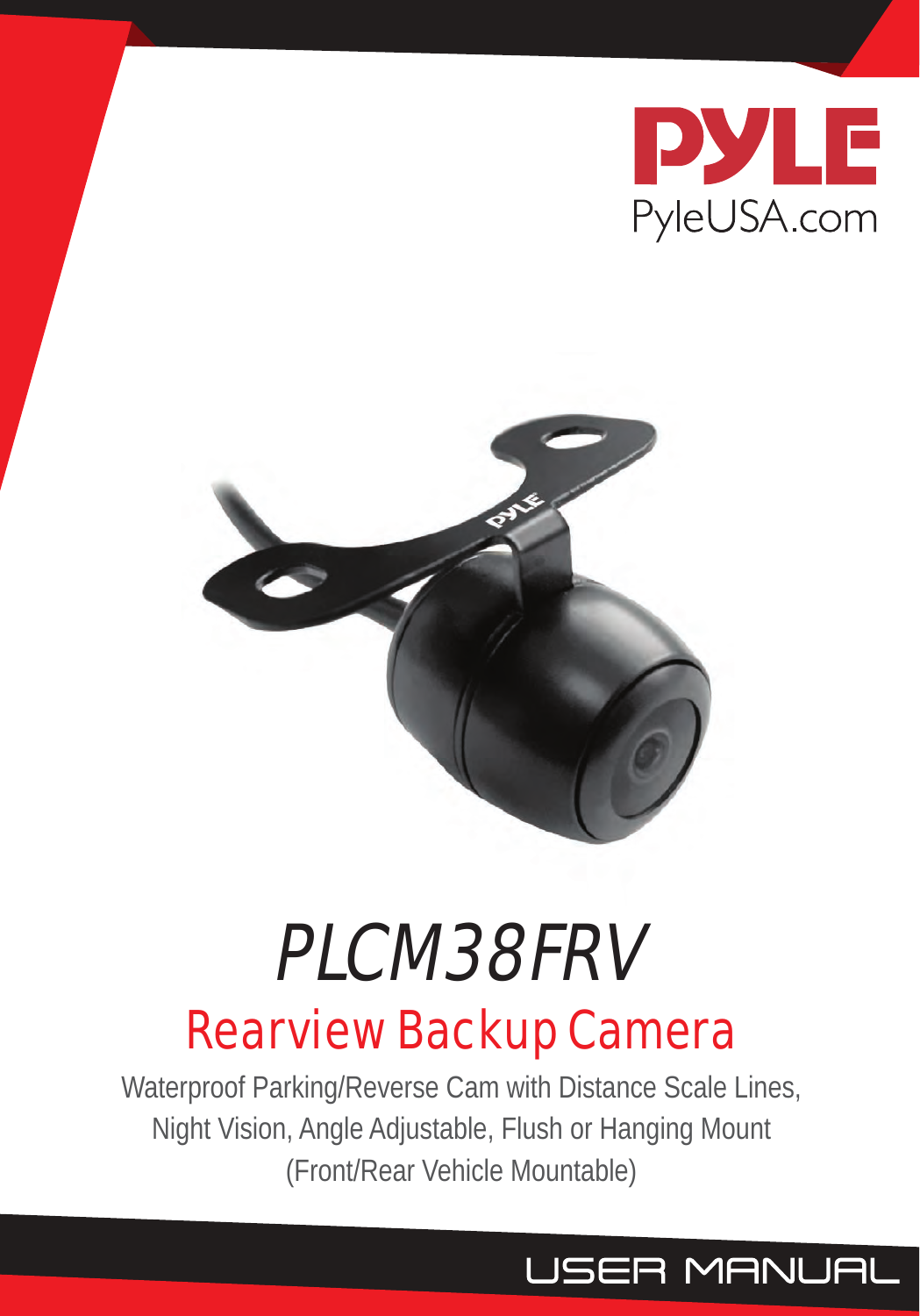Please read all installation instructions carefully before installing the product. Improper installation will void manufacturer's warranty. The installation instructions do not apply to all types of vehicles, and are written as guidelines to assist in installing the system. Please consult an experienced technician if you are not comfortable installing the product. Prior to using and installing the Backup Camera System, please read the safety information provided in this user manual. Be sure to use the product as outlined in this user manual. Altercation or modifications carried out without appropriate authorization may invalidate the user's right to operate the equipment.

**WARNING:** *Failure to read and follow these warnings and instructions may result in serious injury, including damaged property, so please pay close attention and exhibit the utmost care.* 

- The Rearview Backup Camera is designed as an aid to the driver in detecting potentially hazardous driving conditions, obstructions, and large stationary objects. You, the driver, must also remember to drive safely and properly. Use of the Digital Backup Camera is not a substitute for safe, proper and legal driving practices.
- Never back up while looking only at your connected monitor display screen. You should always check behind and around the vehicle when backing up just as you would if the vehicle did not have the Digital Backup Camera. Always make sure your driving area is clear. Always back up slowly and with caution.
- Never depend on the Backup Camera entirely when backing up. The image on the monitor display screen may be slightly different from actual and real time conditions. Objects viewed in the rear view monitor differ from actual distances because a wide-angle lens is used. So use the camera as an aid and always follow intended driving practices to properly judge distances from objects.
- The Backup Camera's assisted low lux lighting performance feature is also an aid to a driver. Always use your own eyes to confirm the vehicle's surroundings, as the displayed image may be not well lit or not entirely visible. Always proceed with caution and perform double checks before proceeding.

2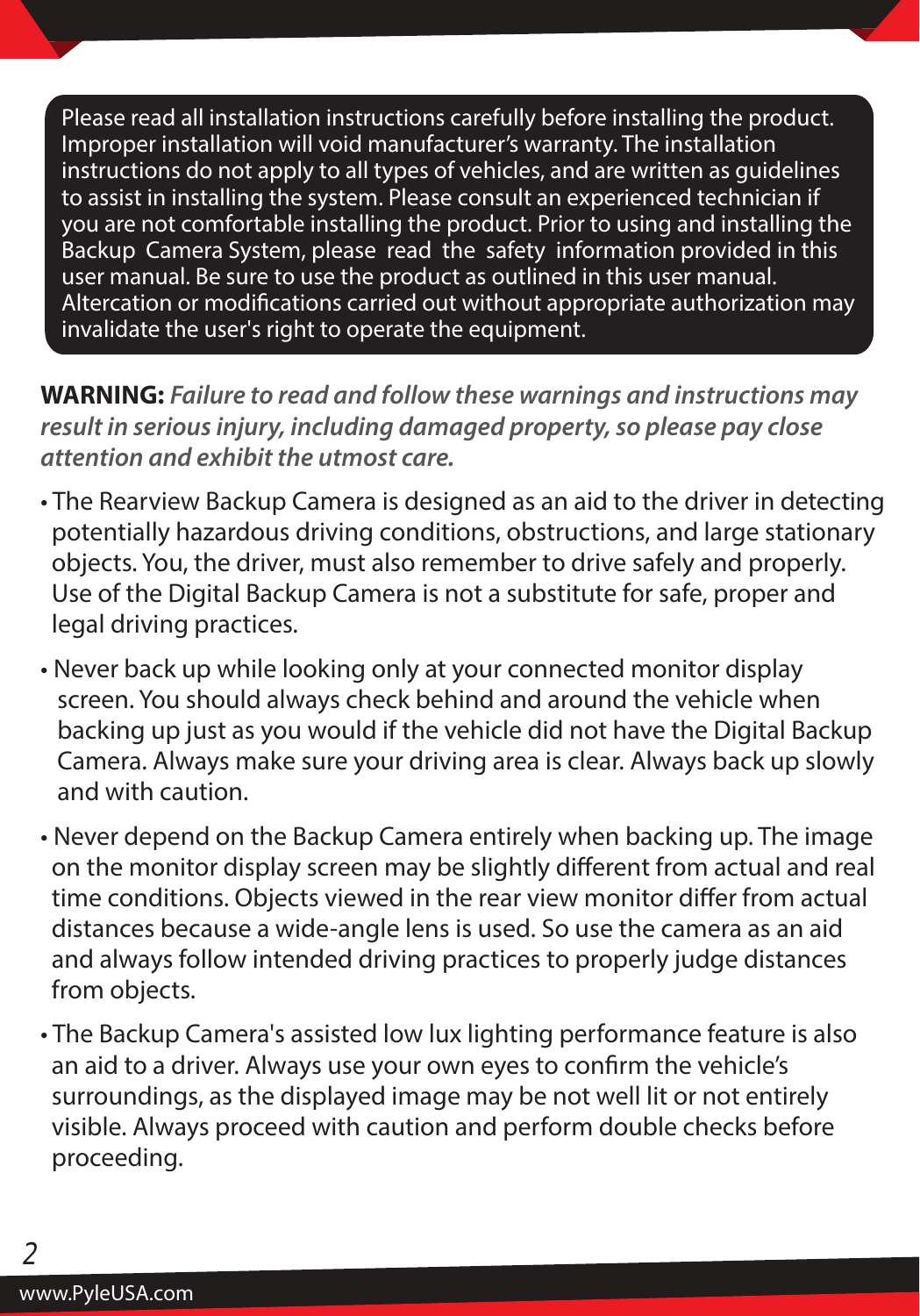• The area displayed by the Backup Camera is limited. It does not display objects that are close to or just below the bumper, underneath the vehicle, or objects out of the camera's view.

 The camera's view can change according to your vehicle's orientation on the road or changing road conditions.

- Be sure to check the camera is properly functioning, is properly positioned and securely mounted, every time you operate your vehicle.
- Make sure your trunk or hatch operates correctly, as intended, before and after installation.
- Proceed with caution when cleaning your vehicle around the camera. Avoid excess water exposure around the camera especially with spraying or a power washer.
- Please make sure to keep the camera clean and unobstructed from any debris
- Follow all traffic laws and motor vehicle regulations.
- Consult local laws and regulations for any restrictions on installation or use.
- Using a Backup Camera System is not adequate enough to completely eliminate a vehicle's blind spot. Always remember to drive with caution, following all traffic laws.

# **System Installation and Wiring**

**Note:** Camera System installation on diesel vehicles may require a slightly different wiring install.

**Caution:** Connecting to other types of electrical systems will cause damage to your vehicle. Please contact the manufacturer if you are unaware of the system type in your vehicle. Refer to the model's power requirements prior to connection and installation.

# **Quick Installation:**

This rearview backup camera system comes with camera and installation wiring. When installing, the camera is preferably to be mounted in the rear of your vehicle (just above the license plate).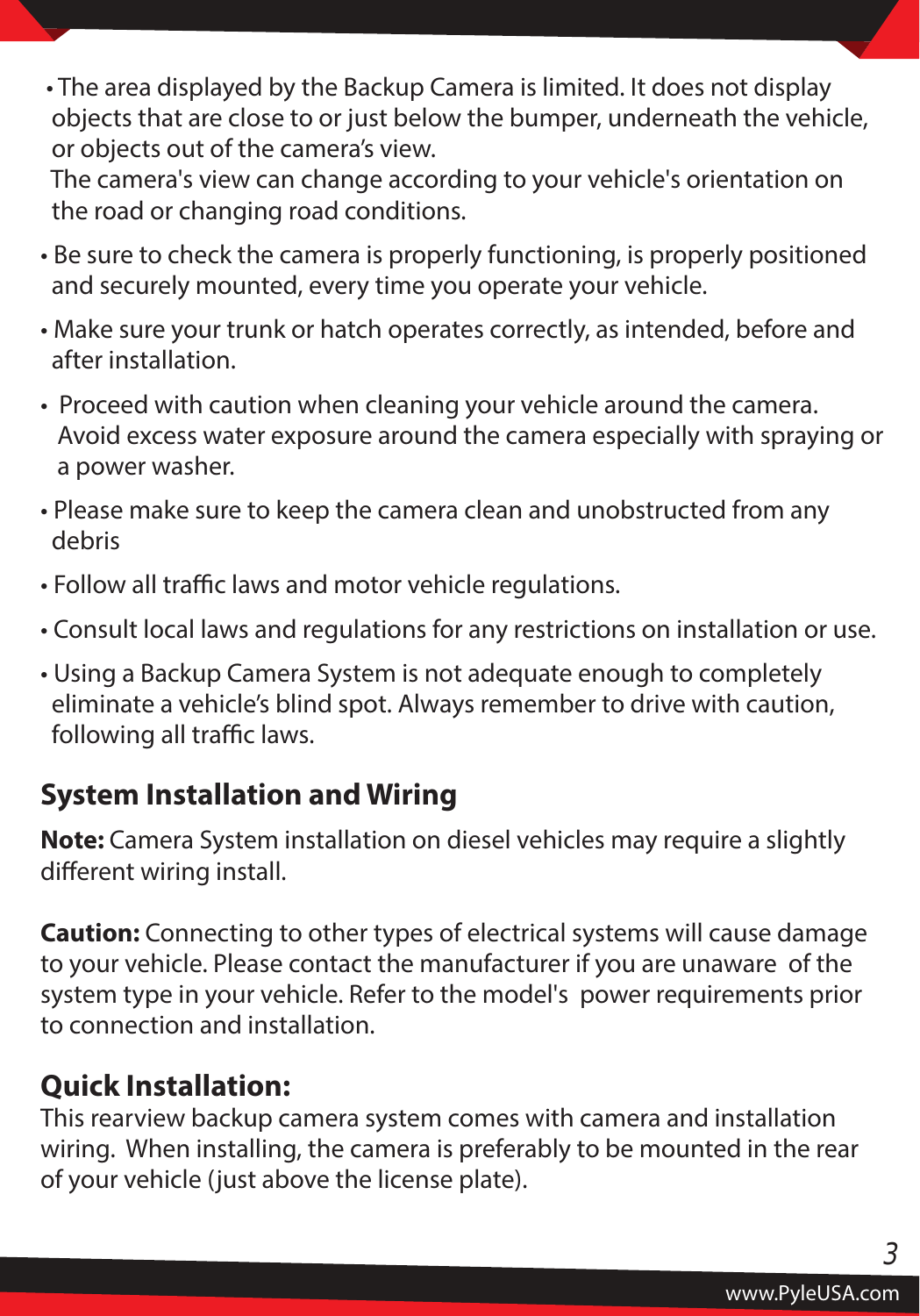This kit includes necessary wiring and cable connector accessories sufficient for typical connections. However, additional accessory cables and installation materials may be necessary for completely secure and operational backup camera performance.

#### **1. Wire connection**



Connect the 12V power to the red wire (A) using the included 1.2m cable. Use the included 5m cable to connect the yellow wire (B) to your video monitor.

For further control, use the control wires c, cut green wire to enable scale line; cut white wire to change the camera from front view camera to rear view camera

4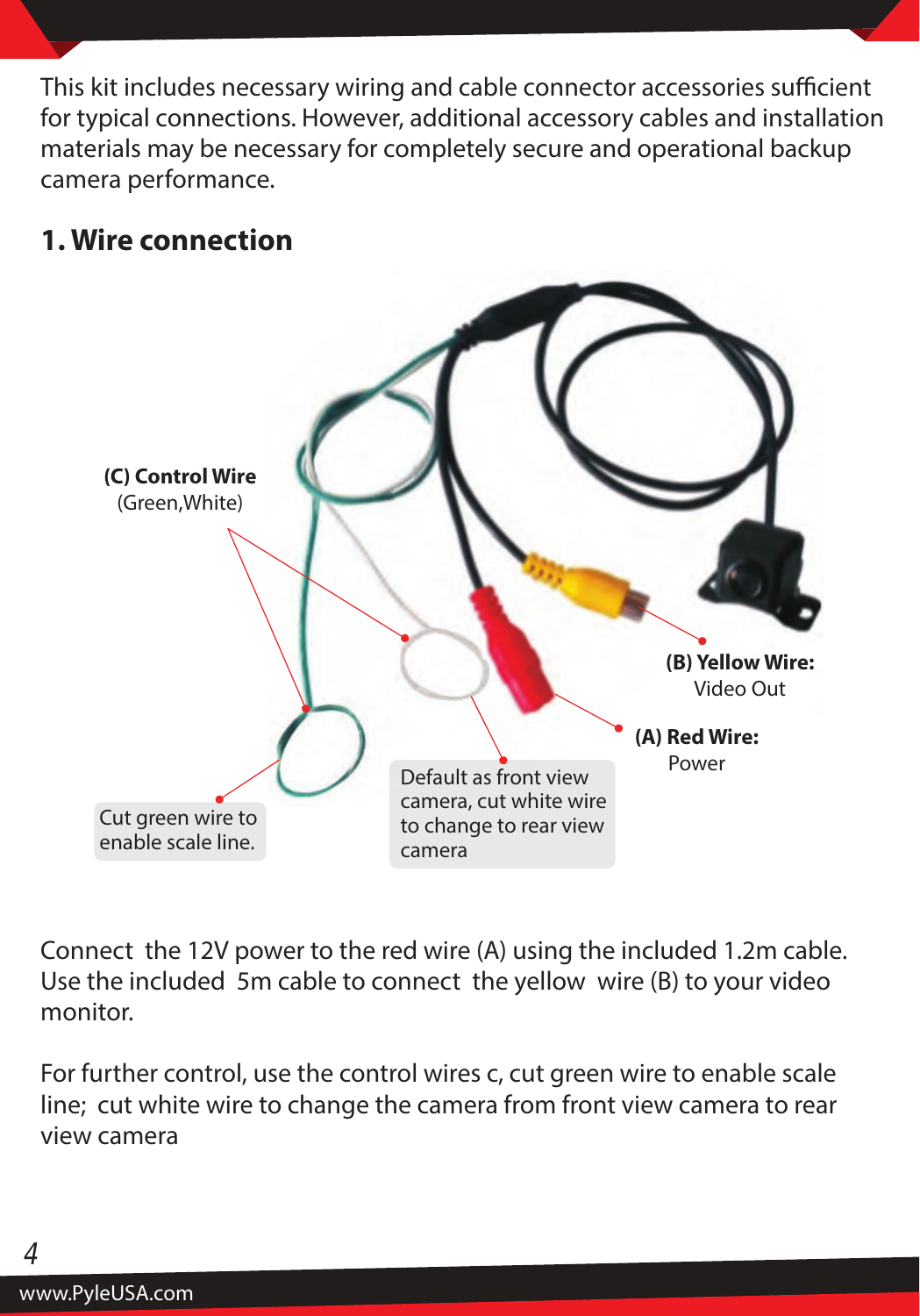# **2. Installation**

**The camera can be installed in the following ways:** 

- A. Bracket-mount (see diagram 1)
- B. Flush-mount (see diagram 2)
- C. License plate screw-hole mount (see diagram 3)



- **2.1: Bracket-mount:** Install in the rear bumper or on the license plate. Affix with screws.
- **2.2: Flush-mount:** Install by drilling a hole on the rear bumper.
- **2.3: License plate camera:** Mount in the screw hole on the license plate, then affix with a nut.

**Attention:** The camera switch is controlled by the reverse gear shift.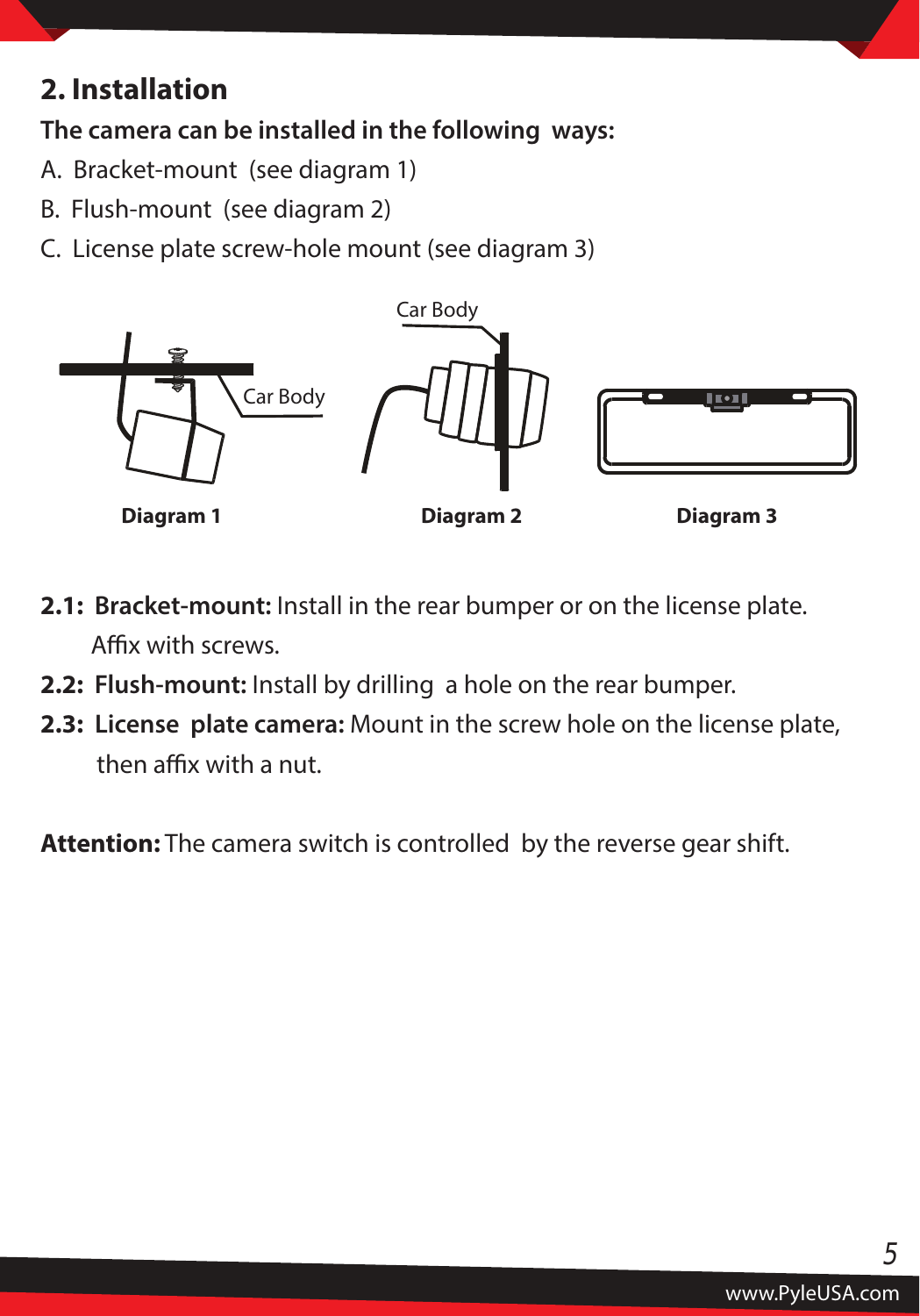# Rearview Backup Camera Rearview Backup CameraPLCM38FRV PLCM38FRV

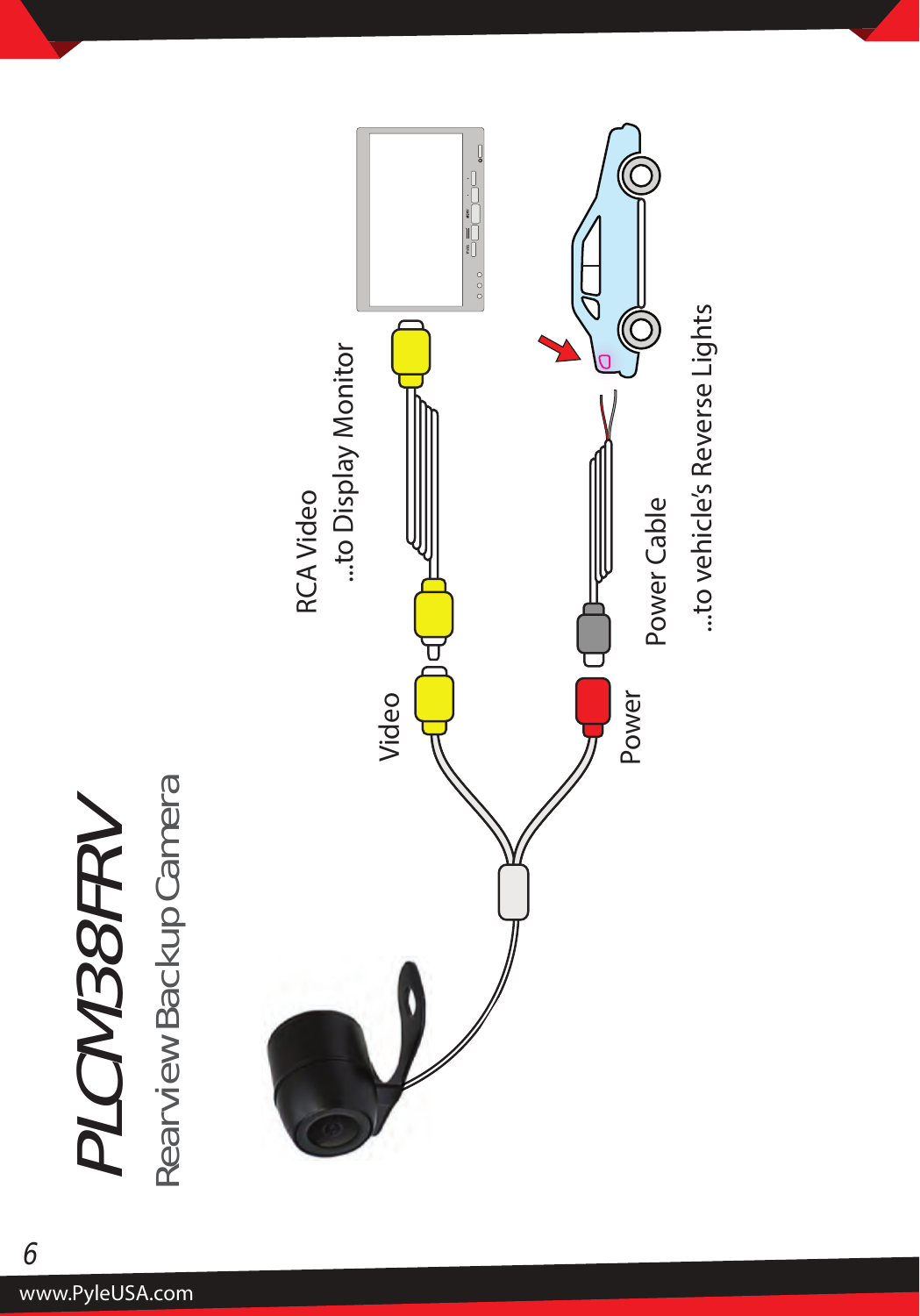# **PLCM38FRV**

#### **Rear-View Backup Camera**

**Waterproof Parking/Reverse Cam with Distance Scale Lines, Night Vision, Angle Adjustable, Flush or Hanging Mount (Front/Rear Vehicle Mountable)**

#### **Features:**

- Universal Mount Backup Camera
- Compact Mini Cam Style
- Optional Installation: Front / Rear Vehicle Mountable
- Optional Mounting: Flush / Hanging Mountable
- Waterproof & Weather-Resistant
- Hanging Mountable Camera Housing
- Distance Scale Line Display Output
- Angle Adjustable Camera
- Night Vision Illumination
- Auto Image Adjustment
- Color Camera Output Display

#### **What's in the Box:**

- Backup Camera
- RCA Video Cable, 20' ft.
- DC Power Cable, 3' ft.
- Cut-Out Drill Bit

#### **Technical Specs:**

- Image Sensors 1.3'' Color CMD
- Resolution: 580 x 540 Pixels
- Waterproof Marine Grade Rating: IP-68
- PAL/NTSC Compatible
- Wide Viewing Angle Lens: 170 Degree
- Video Output 1.0 Vpp-7S Ohm
- Power Supply: DC 12V
- Camera Housing Size (L x W x H): 5.5'' x 3.2'' x 3.0'' -inches
- Sold as: Unit